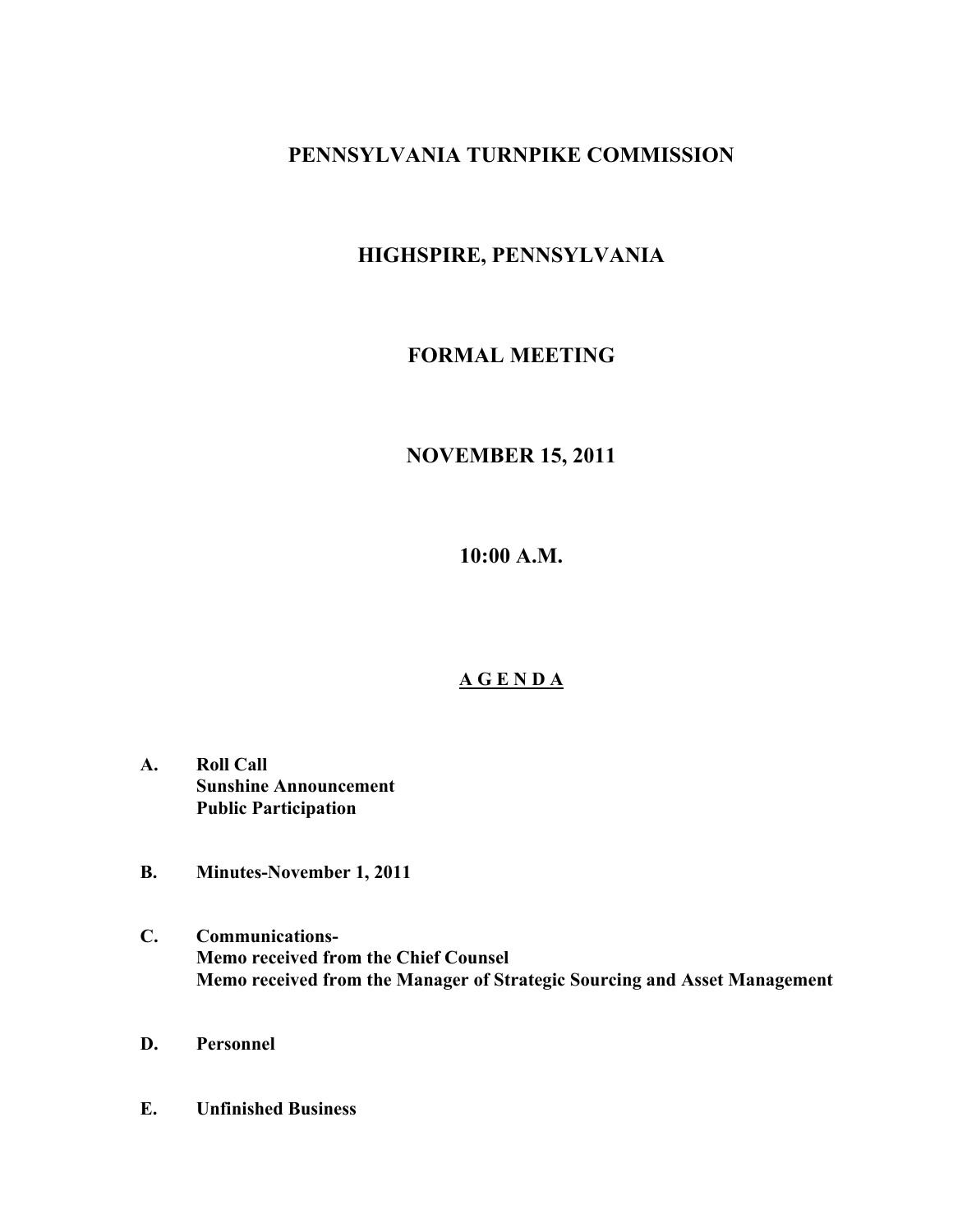- **1. Authorize the Commission to purchase Umbrella/Excess Coverage for Workers' Compensation, General Liability and Auto Liability to protect the Commission against large losses for which no coverage currently exists. The Commission's insurance broker, Joyce, Jackman and Bell, would place coverage as appropriate.**
- **2. Approve the preparation and execution of the Agreements for the items listed in memos "a" through "j":**
	- **a. Reimbursement Agreement with Norfolk Southern Railroad for the Commission to reimburse the railroad the costs associated with the engineering and protective services necessary for the replacement of Bridge EB-103 at MP 228.54; for a notto-exceed amount of \$250,000.00;**
	- **b. Supplemental Agreement with Dominion Peoples Gas Co. to relocate various underground facilities necessary for the total reconstruction project from MP 31.00 to MP 40.00; for an increase of \$62,152.81; increasing the not-to-exceed amount to \$199,652.81;**
	- **c. Reimbursement Agreement with ATT for the Commission to reimburse ATT the costs associated with the engineering and protective services necessary for construction of the access ramp at MP 250.3 WB; for a not-to-exceed amount of \$30,712.50;**
	- **d. Reimbursement Agreement with PECO Energy for the Commission to reimburse PECO the costs associated with the gas line relocation necessary for the replacement of Bridge DB-229 at MP 352.36; for a not-to-exceed amount of \$59,070.00;**
	- **e. Reimbursement Agreement with AQUA PA for AQUA to reimburse the Commission the costs associated with the design, construction in installation of a new waterline crossing necessary for the replacement of Bridge DB-229 at MP 352.36; for an estimated cost of \$458,910.00;**
	- **f. Agreement with Gilmore & Associates, Inc. to survey approximately 10-acres of property that was rezoned and can be developed commercially; for a not-toexceed amount of \$8,875.00;**
	- **g. Reimbursement Agreement with PECO Energy for the Commission to reimburse PECO the costs associated with the aerial facility relocation necessary for the replacement of Bridge DB-229 at MP 352.36; for a not-to-exceed amount of \$1,875,000.00;**
	- **h. Lease Agreement with Allentown SMSA Limited Partnership d/b/a Verizon Wireless to permit them to lease space in the Lehigh Tunnel Tubes; Verizon will**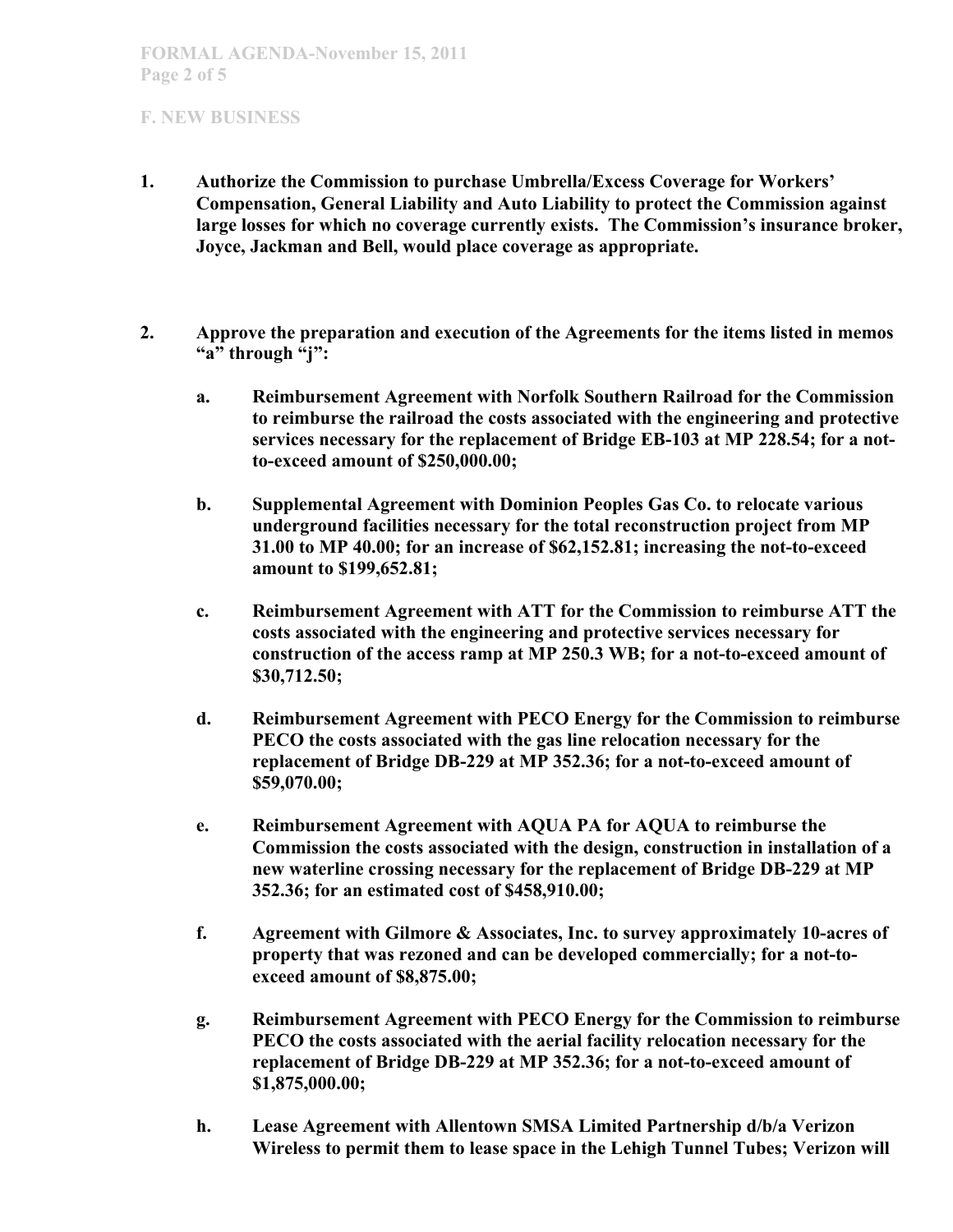**pay the Commission the initial lease rate of \$16,200.00 for the first year, with 3% increases every year after that with an initial lease term of five (5) years, with the right to extend the lease on a year-to-year basis;**

- **i. Reimbursement Agreement with PECO for PECO to reimburse the Commission the costs associated with the installation of new conduit necessary for the I-95/I-276 Interchange project;**
- **j. Agreement with Chesapeake Appalachia, LLC to lease approximately 190 acres of Right-of-Way on the Mon/Fayette Expressway for the purpose of exploring, developing, and producing oil and gas from the Marcellus Shale formation.**
- **3. Approve the Right-of-Way Requests for the items listed in memos "a" through "c":**
	- **a. Acquisition of Right-of-Way #14070-RB, a partial take parcel, necessary for the total reconstruction project from MP 40.00 to MP 48.00; by authorizing a transfer of the property from the township to the Commission and after construction, the Commission will transfer to the Township the landlocked remnants of the property formerly of Red Raven, Inc.; authorize the appropriate Commission officials to execute Settlement Agreement and General Release; and authorize the transfer of the former Red Raven property to the Township by authorizing the execution of a deed as prepared by the Legal Department;**
	- **b. Acquisition of Right-of-Way #14212-A, a partial take parcel, necessary for the total reconstruction project from MP 40.00 to MP 48.00; by authorizing payment in the amount of \$90,000.00 to The Township of Indiana, representing fair market value; authorize the appropriate Commission officials to execute the agreement of sale; authorize the payment of additional statutory damages as calculated by the Legal Department and approved by the Chief Executive Officer; and payment of the fair market value to the property owner is contingent upon the delivery of a deed prepared by the Legal Department;**
	- **c. Settlement of Right-of-Way #6059-E, a total take parcel, necessary for the roadway and bridge reconstruction project from MP 319.00 to MP 326.00; by authorizing settlement payment in the amount of \$475,000.00 to Buckley, Brion, McGuire, Morris & Sommer, LLP.**
- **4. Approve advertising for the items listed in memos "a" through "c":**
	- **a. Pavement Management System;**
	- **b. Contract #S-006.00X002-3-03 for structural demolition and/or removal for the Southern Beltway project between US 22 and I-79;**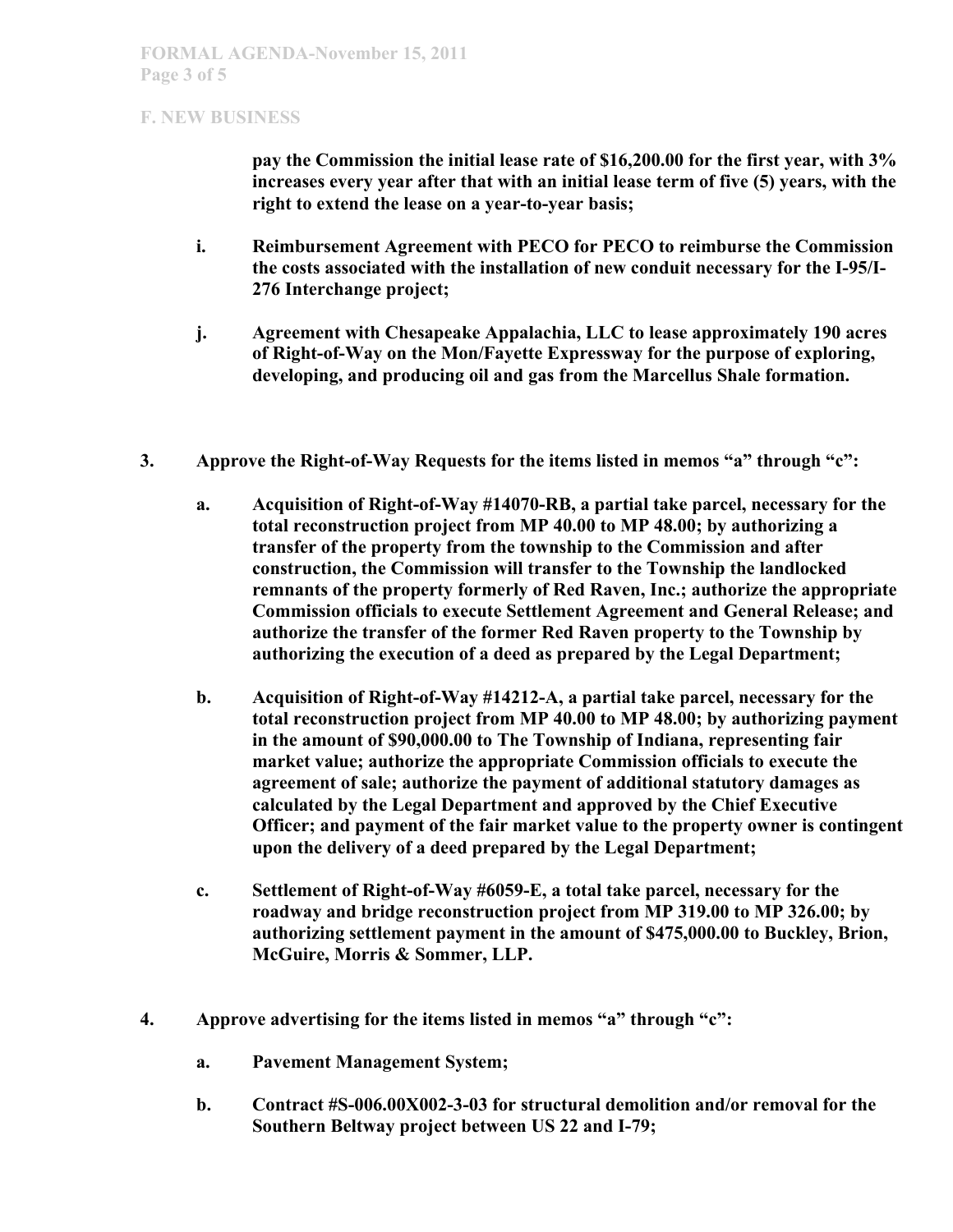- **c. Two (2) full service open-end advertising/marketing/public relations services for marketing plan development.**
- **5. Approve the Award of Bids and the Issuance of Purchase Orders for the items listed in memos "a" and "b":**
	- **a. Two (2) mobile generators (with training), utilizing the Commonwealth's contract with Cleveland Brothers; at a total award of \$303,970.00;**
	- **b. Exercise our 3rd option to renew the agreement for toll collector uniforms with Unitec Distribution for an additional year; at an additional \$90,000.00.**
- **6. Adopt the Resolution to authorize the Chief Financial Officer to execute**, **on behalf of the Commission, all forms necessary to comply with the requirements for FEMA Assistance Declarations without formal Commission action.**
- **7. Approve the Supplement Agreements for the items listed in memos "a" through "d":**
	- **a. Supplemental Agreement #5 with McCormick Taylor, Inc. for an increase to the FAR (overhead) rate for work completed in 2010, for an increase of \$141,604.29;**
	- **b. Supplemental Agreement #2 for Agreement #4400001621 with L. D. Astorino & Associates, Ltd. for open-end MEP design services, for an increase of \$76,000.00; increasing the not-to-exceed amount to \$1,236,000.00;**
	- **c. Supplemental Agreement #1 for Agreement #4400002844 with Navarro & Wright Consulting Engineers, Inc. for open-end construction inspection services in the west, for an increase of 200,082.00; increasing the not-to-exceed amount to 1,050,082.00;**
	- **d. Supplemental Agreement #5 for Agreement #4400001234 with Michael Baker Jr., Inc. for ongoing design/construction management services of the service plazas until August 2014, the anticipated completion date of the service plaza development project, for an increase of \$1,400,000.00.**
- **8. Approve the Change Orders for the items listed in memos "a" and "b":**
	- **a. Change Order #3 for Contract #A-078.00R001-3-02 with Pikes Creek Site Contractors for bituminous resurfacing and median barrier replacement between MP A77.99 and MP A88.52, for a decrease of \$2,991,292.55;**